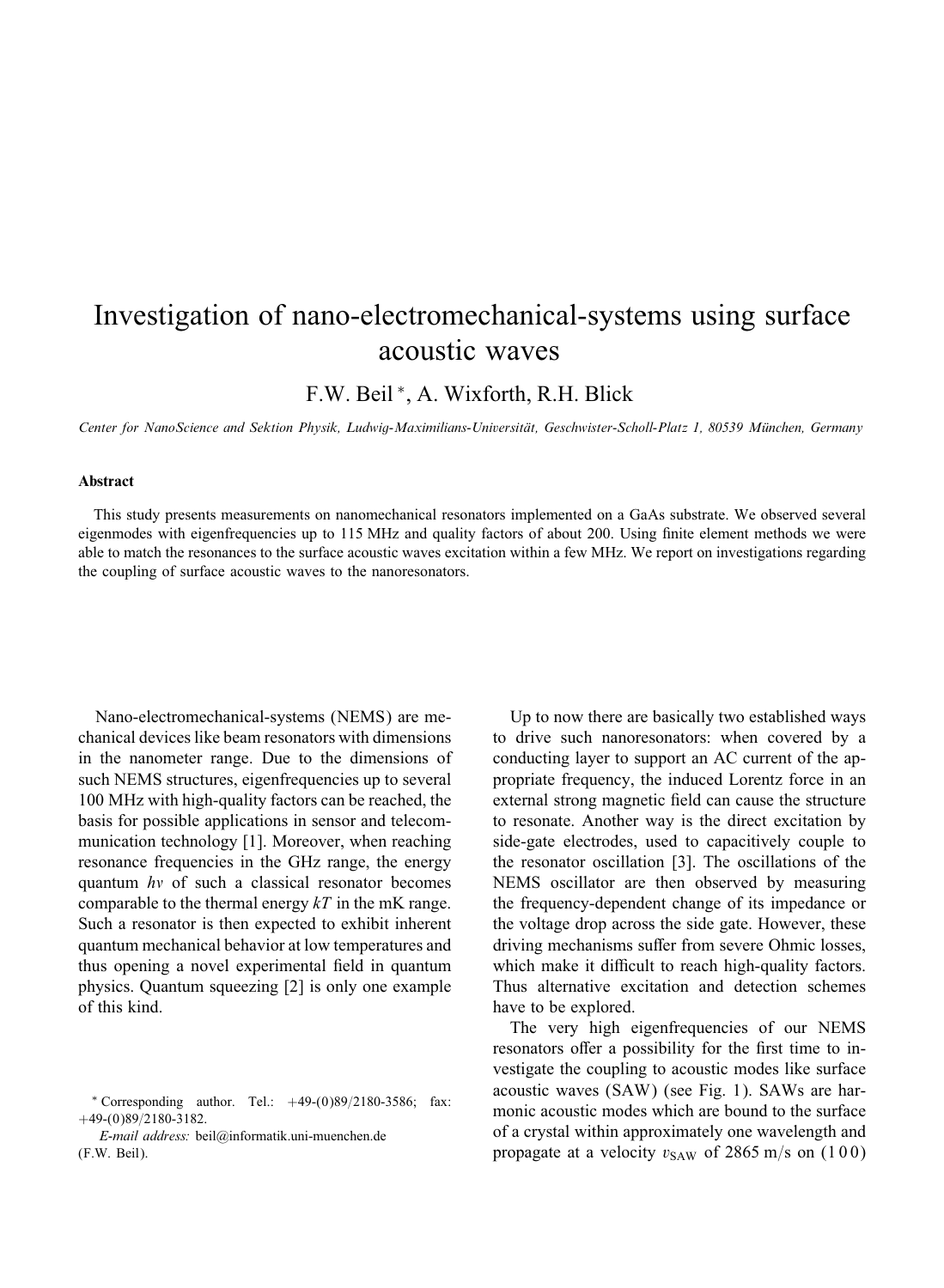

Fig. 1. (a) SEM micrograph of the sample design: On both sides of the structure one IDT is placed allowing SAW transmission experiments. The mechanical resonator is placed in the center, consisting of a GaAs beam of  $4 \mu m$  length, width of 500 nm, and height of 200 nm, covered by a 50 nm-thick Au layer. The magnetic field is oriented perpendicular to the sample surface. (b) SAW generation by IDTs: The applied AC voltage produces stresses due to the inverse piezoeffect, which generate an acoustic beam at the resonance frequency  $f = v_{\text{SAW}} \lambda$ .

GaAs. Wavelengths  $\lambda$  of several  $\mu$ m are common, so that via

$$
f = \frac{v_{\text{SAW}}}{\lambda} \tag{1}
$$

frequencies in the MHz range are achieved. As both the NEMS resonator and the SAW frequency are governed by the same elastic properties of the substrate, the coincidence of their eigenfrequencies for given length scales is not surprising. Moreover, on piezoelectric materials, SAWs are easily excited by simple planar structures, the so-called interdigital transducers (IDT) (see Fig. 1). Hence, coupling of SAWs to mechanical oscillations of our NEMS resonators opens a possibility of excitation and detection of GHz resonances.

Our beam resonators are prepared out of GaAs heterostructures [4–6,3]. By subsequent steps of electron-beam lithography, anisotropic dry-etching, and selective wet under-etching a freely suspended beam covered by a 50 nm-thick Au layer is created as shown in Fig. 1(a). On each side of the resonator a comb-like IDT is placed, generating a SAW by converting an AC voltage of the right frequency into a strain and stress field close to the crystal surface. The resonance condition for the coherent generation of a SAW is given by Eq. (1). The SAW wavelength  $\lambda$  is only determined by the 6nger separation of the IDT, as shown in Fig. 1(b).

To characterize the beam resonators in the first place, they are driven by Lorentz force (magnetomotive excitation) as mentioned above. It has to be noted that in all experiments, the magnetic field was oriented parallel to the sample surface yet perpendicular to the beam, so that modes with an out of plane displacement are excited.

The resonances of the beam can be observed in two different ways. Conventionally, the displacement of the oscillating motion is observed by monitoring the amplitude-dependent impedance of the resonator. For this purpose, a specially equipped network analyzer is used which scans the reflected power over the range of interest (see Fig.  $2(a)$ ). The shift of the resonance frequency with increasing magnetic field is assigned to nonlinear elastic effects due to a stronger driving force. Due to the shape of the excited mode, a double-peak structure of the resonance can be observed. In another set of experiments, the beam displacement can directly be detected via the aforementioned side gates. A displacement of the beam results in a change of the capacitance between the side gate and the beam itself. We have shown that this detection method is more sensitive compared to the first one [7]. The form of the resonance peak is in both cases Lorentzian:

$$
A(\omega) = \frac{1}{\sqrt{(\omega_0^2 - \omega^2)^2 + 4\mu^2 \omega^2}},
$$
 (2)

where A is the amplitude of the oscillation,  $\mu$  the damping constant,  $\omega_0$  the eigenfrequency of the beam, and  $\omega$  the frequency. When evaluating the induced voltage in the conducting layer due to motion in a magnetic field, it is found that  $V_{\text{ind}} \simeq A(\omega)$ . In order to derive an analog dependence for the capacitive detection it is advantageous to use an expansion to the second order of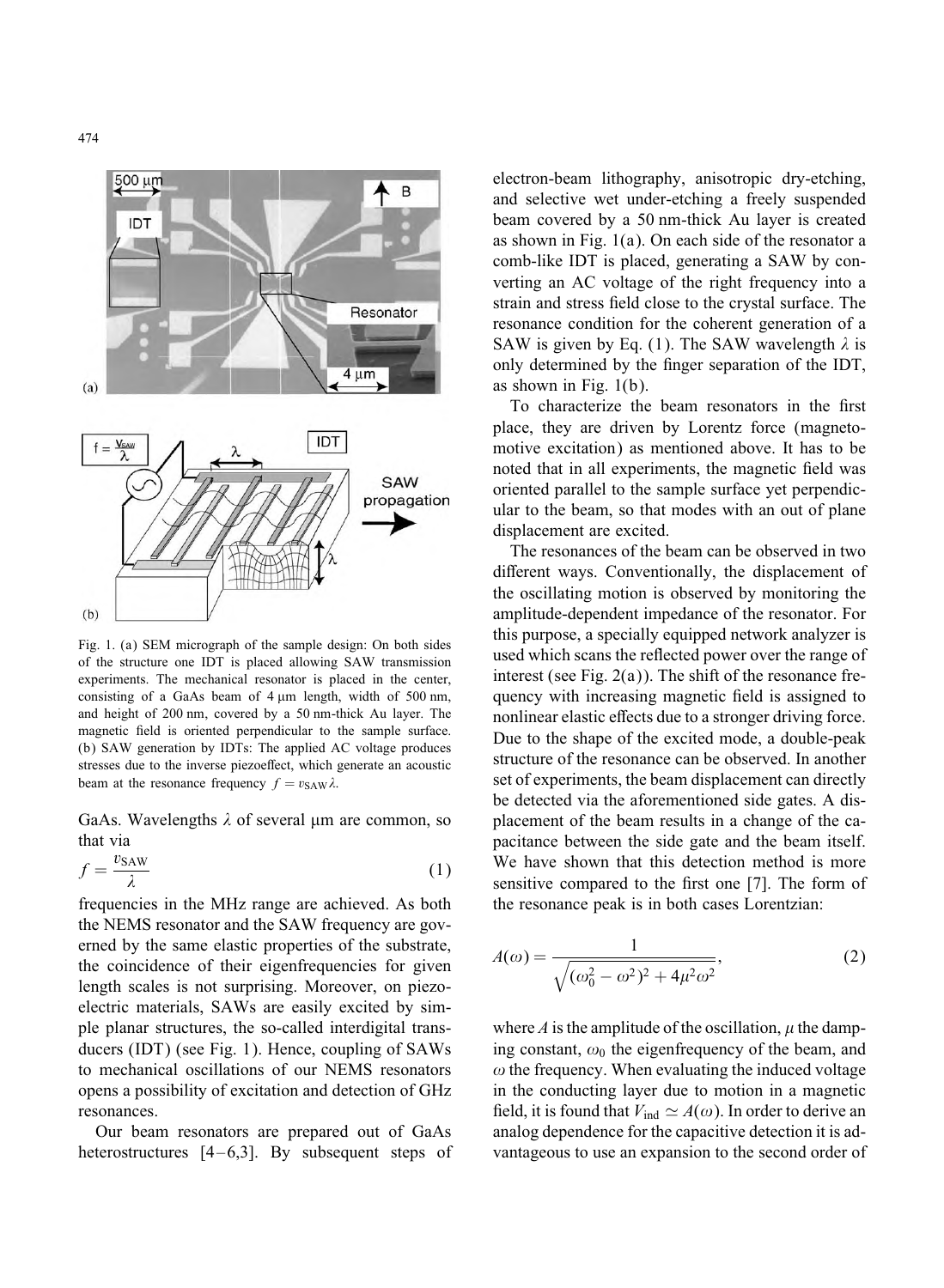

Fig. 2. (a) Measured 115:7 MHz resonance of one of the nano-resonators. The right inset shows the set-up, consisting of a network analyzer which scans the reflected power in the range of interest. The left inset shows a numerical simulation of this beam. The eigenfrequencies can be reproduced fairly well allowing frequency matching with the SAW. (b) Transmitted acoustic power over the delay line consisting of two IDTs depicted in Fig 1(a). The frequency of maximum power transfer is about 4 times the mechanical resonance frequency of the resonator.

the capacitance between gate and beam:

$$
C(A) = C(0) + \frac{\partial C(A)}{\partial a}|_{0}A
$$
  
+ 
$$
\frac{1}{2} \frac{\partial^{2} C(A)}{\partial A^{2}}|_{0}A^{2} + \dots
$$
 (3)

Since from symmetry  $(\partial C(A)/\partial A)|_0 = 0$  it is found that  $V_{\text{cap}} = Q_C/C(A) \simeq A(\omega)^2$ , where  $Q_C$  is the accumulated charge on C when a potential is applied. The dependence on  $A(\omega)^2$  results in a narrowing of the peak. This observed reduction of the line width can be used to increase the achievable sensitivity for sensor applications.

For an optimized coupling between the SAW and the resonator, it is first of all crucial to match both frequencies within the bandwidth of the mechanical resonator (a few kHz) or higher harmonics thereof. To derive this eigenfrequency, it is usually assumed for the eigenfrequency:

$$
\omega_i = \frac{i^2 \pi^2}{L^2} \sqrt{\frac{EI_z}{\rho B}}.\tag{4}
$$

Here,  $i$  numbers the harmonic resonances,  $L$  denotes the length of the beam,  $I_z$  is the moment of inertia, E is the modulus of elasticity,  $\rho$  the density and B the cross section of the beam. However, it turns out that the frequencies computed from this formula cannot reproduce the eigenfrequencies of the investigated beams. Much better results are achieved by numerical methods like FEM [8]. Fig. 2(a) shows the mechanical resonance of the resonator depicted in Fig. 1(a) together with a numerical model in the upper-left inset. The eigenfrequency is reproduced to within a few MHz without any fit parameter. In Fig.  $2(b)$  we depict for comparison the transmission of acoustic power between the two IDTs (Fig.  $1(a)$ ) as a function of the applied frequency. The SAW transducers have been designed such that the SAW frequency matches the forth harmonic of the beam resonance. This harmonic coupling has been used, as the lateral dimensions of the IDT increase with decreasing frequency, and space limitations on the sample do not allow such low-frequency transducers.

As can be seen from Fig. 3(a), we indeed observe a transmitted acoustic signal at  $f = 112$  MHz, which is close to the eigenfrequency of the beam. In the lower panel of Fig. 3(a), we depict this resonance as obtained by Lorentz force impedance spectroscopy. In Fig. 3(b), the response of the beam impedance to acoustic excitation is shown. At high acoustic input powers a resonance peak in beam impedance can be observed which becomes less pronounced with decreasing field and eventually vanishes at zero field. This behavior is interpreted as direct evidence of the mechanical origin of the observed resonance. A mechanical motion of the beam in the magnetic field results in an induced voltage which changes the impedance and so the reflected power. In the present case, our set-up already realizes a very sensitive